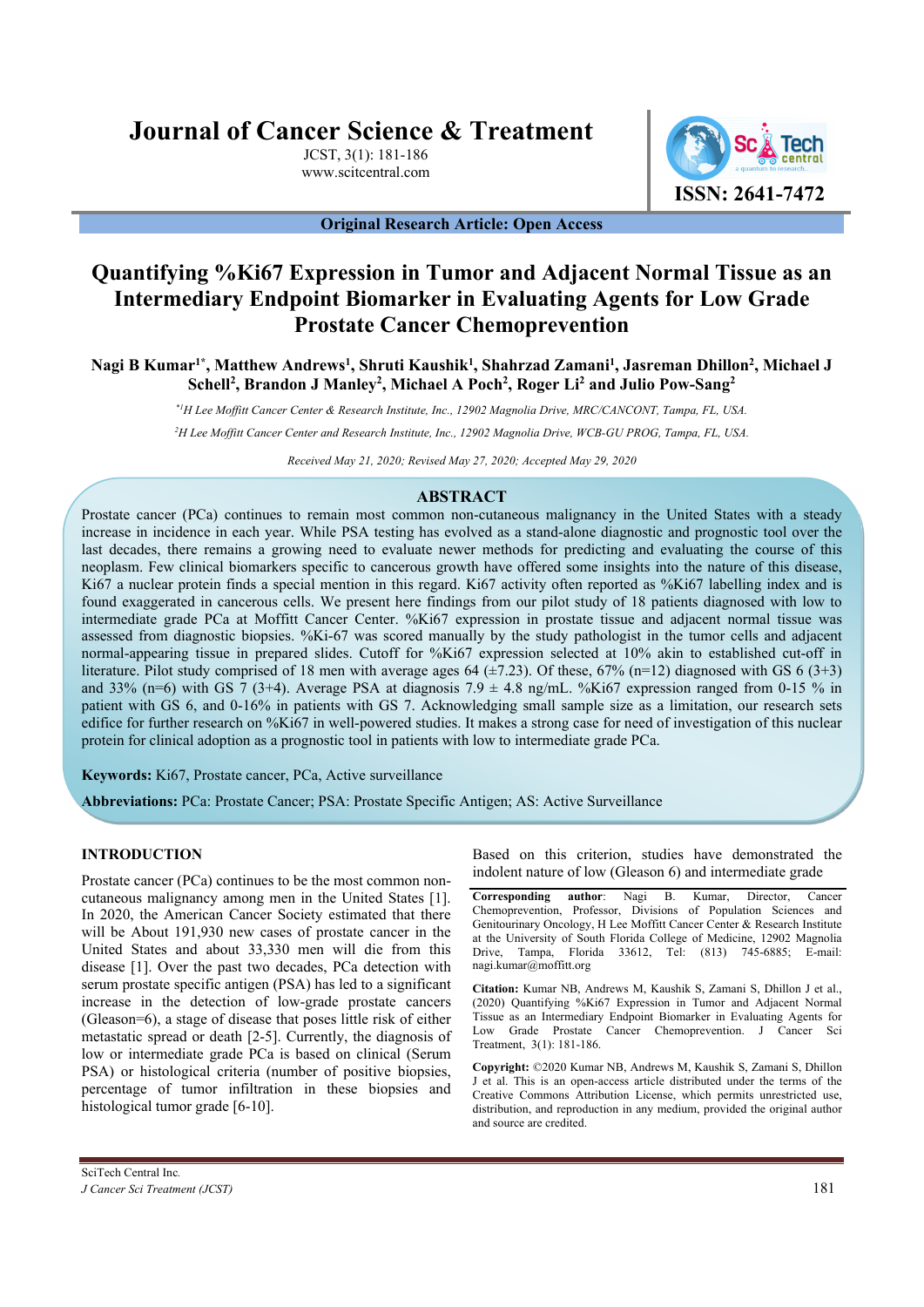(Gleason 3+4=7) disease, reporting that up to 15% of PSAdetected prostate cancer in white men and up to 37% in black men may have never presented clinically within the patient's lifetime [11]. Data [10,12] has also suggested that even if untreated, up to 70% of patients with low-grade and 20% of patients with intermediate grade PCa may not experience a clinically relevant disease progression within 15 years, implying that 35% of patients in these groups may be subject to overtreatment [13]. Thus, with a significantly high disease-specific survival for Gleason 6 tumor [14,15] and a significantly lower morbidity [2,4,5,16] Active Surveillance (AS) has been a recommended management strategy for men with low grade disease. However, patientrelated challenges such as anxiety, depression, doubts about the possible progression of the disease as well as higher decisional conflict regarding selection of AS [17,18] has led to men on AS ultimately opting for treatment without any key change in clinical diagnosis. Although there are several novel prognostic molecular and genetic biomarkers that continue to be evaluated for clinical utility, specifically to discriminate between insignificant and lethal cancer in the earlier stages of prostate cancer, to date, these biomarkers have not resulted in clinical adoption. The management of these men thus remains controversial [12,19]. Underscoring the need to continue to identify and validate additional prognostic intermediate endpoint biomarkers that are relevant to early and intermediate stage prostate carcinogenesis to sufficiently permit timely therapeutic interventions.

Studies as early as in the 1990s have also explored the prognostic utility of intermediate endpoint biomarkers of proliferation such as %Ki67 expression [20,21]. Immunohistochemistry detection of Ki-67, a nuclear protein, which is expressed in all phases of the cell cycle except the resting G0 phase. The magnitude of its expression has been shown to provide insights into the aggressiveness and the invasiveness of the tumor [22], in addition to the progression of not only aggressive prostate cancers but also the indolent variants [20,23,24]. Ki67 expression has, in addition, been shown to be highly enhanced in prostatic carcinoma and remains low in benign and normal prostatic cells [25,26]. Ki67 labeling index has been demonstrated as an independent predictor of high-grade disease in prostate and other cancers and has been consistently identified as an independent prognostic factor in prostate cancer tissue, and has been corroborated as a negative prognostic factor in PCa. Although a few studies have examined % Ki67 expression in cores positive for PCa in men diagnosed with low or intermediate grade PCa, to date, these studies have not reported data on their observations of % Ki-67 in adjacent normal tissue, data that may inform expression in the tumor microenvironment, relevant in identifying biomarkers for cancer chemoprevention.

The goal of this manuscript is to present results of our pilot data evaluating %Ki67 expression in tumor foci and adjacent normal tissue from the archival prostate biopsy tissue of men diagnosed with low Gleason score  $6(3+3)$  or intermediate grade PCa (Gleason  $7(3+4)$ ) at the Moffitt Cancer Center and managed on active surveillance.

### **MATERIALS AND METHODS**

The study was part of a larger clinical trial, current approved by the institutional review board (Advarra). %Ki67 expression selected for this study was assessed from representative formalin-fixed paraffin-embedded prostate tissue and adjacent normal-appearing tissue obtained from mp-MRI-targeted biopsies in cores positive for prostate cancer, from men on Active Surveillance getting treatment at the Genitourinary Department of Moffitt Cancer Center. The slides were prepared and analyzed by a single Moffitt Cancer Center pathologist. The H&E stained sections were evaluated by light microscopy for presence of cancer by the pathologist and %Ki-67 were scored manually in the tumor cells and adjacent normal-appearing tissue and reported separately for each tissue as average %Ki-67 expression. Cutoff for %Ki67 expression was selected at 10%, akin to what was established by previous research teams [20,27]. Demographic and diagnostic information (like PSA, Gleason Score) of the patients was obtained from their electronic medical record. Descriptive statistics for the study population were generated in Microsoft Excel.

#### **RESULTS AND DISCUSSION**

Demographic data of the patient population is summarized **(Table 1)**. The average age of men in this study population was 64 years ( $\pm$ 7.23), 78% (n=14) identified as white, 17%  $(n=3)$  as black and 6%  $(n=1)$  as other. Majority  $(n=17, 94\%)$ confirmed non-Spanish, non-Hispanic ethnicity. The average BMI for the group was  $29.14 \ (\pm 5.91)$ . Clinical data is presented **(Table 2)**. Of the total 18 patients, 67% (n=12) were diagnosed with GS  $6(3+3)$  and  $33\%$  (n=6) with GS 7 (3+4). The average PSA at diagnosis was  $7.9 \pm 4.8$  ng/mL. **Table 3** presents the %Ki-67 expression data. Using a cutoff of %Ki-67 expression of 10[27,20], we observed that among the 12 patients diagnosed with GS  $6(3+3)$ , 91.7% (n=11) had %Ki67 expression <10% and 8.3% (n=1) had %Ki67 expression >10%. The range of %Ki-67 in men with low grade PCa was 0-15%. Of the 6 cases diagnosed with GS 7 (3+4) PCa, 83.3% (n=5) had % Ki67 expression <10% and 16.7% (n=1) had % Ki67 expression >10%. The range of % Ki-67 in this cohort of men with intermediate grade PCa was 0-16%. The %Ki67 expression in the adjacent normalappearing tissue was 1% for all cases except one where it was 2% where patient had GS 7(3+4) and PCa diagnosis with more than 50% individual biopsy core involvement. The stroma for all cases, however, was non-reactive.

SciTech Central Inc*. J Cancer Sci Treatment (JCST)* 182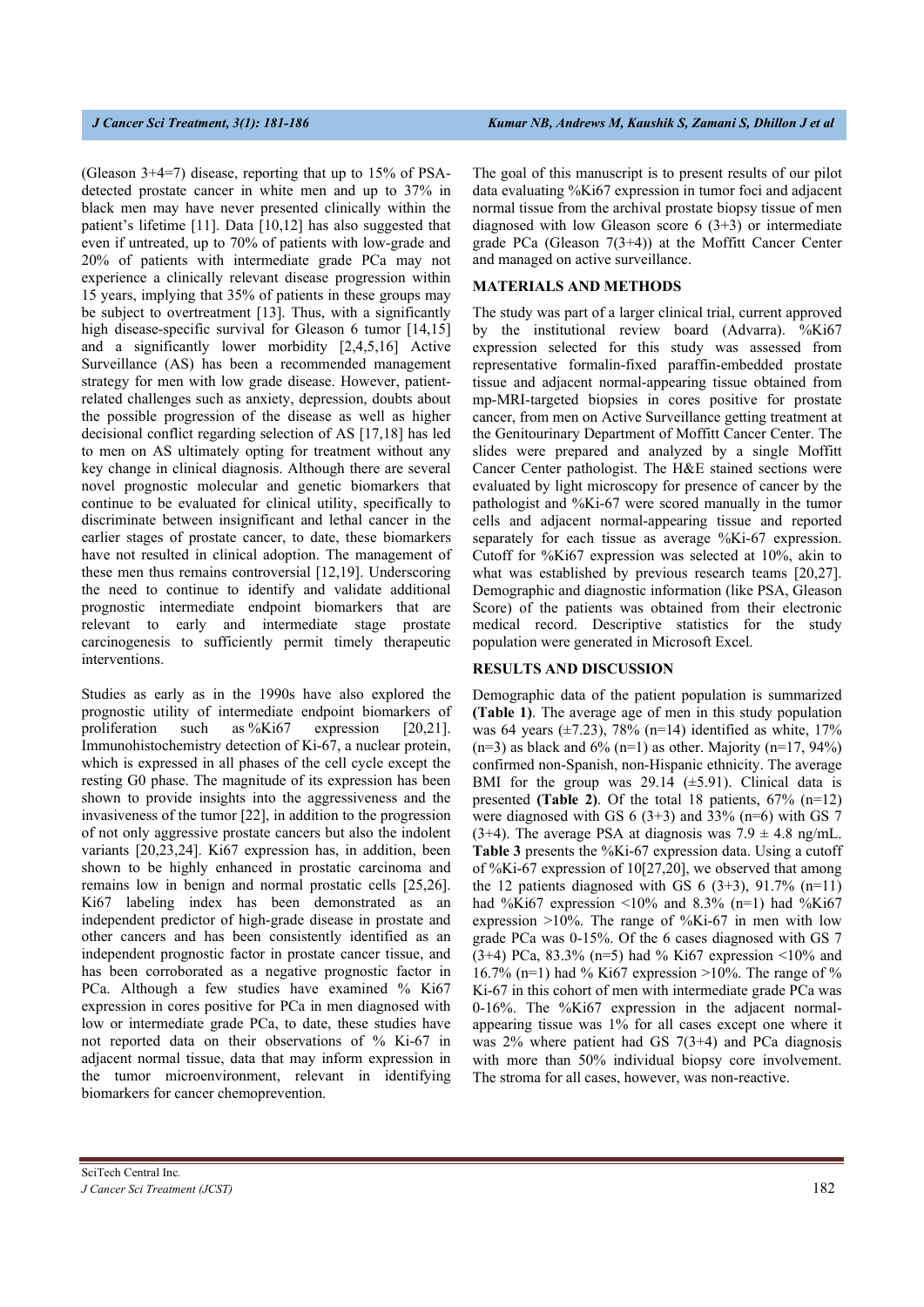| <b>Characteristics</b>           |                   |  |
|----------------------------------|-------------------|--|
| N                                | 18                |  |
| Age (yr)                         | $64 \pm 7.23$     |  |
| Weight (kg)                      | $89.69 \pm 18.61$ |  |
| Height (m)                       | $01.75 \pm 0.04$  |  |
| <b>Body Mass Index (kg/m2)</b>   | $29.14 \pm 5.91$  |  |
| Race, No. (%)                    |                   |  |
| White                            | 14(78%)           |  |
| <b>Black</b>                     | 03(17%)           |  |
| <b>Other</b>                     | 01 $(6%)$         |  |
| Ethnicity, No. (%)               |                   |  |
| <b>Non-Spanish, Non-Hispanic</b> | 17(94%)           |  |
| Spanish, Hispanic                | 01 $(6%)$         |  |

**Table 1**. Demographic characteristics of subjects in the pilot.

We present here preliminary data of %Ki-67 expression in prostate cancer tissue and adjacent normal tissue for 18 patients who were diagnosed with low Gleason score  $6(3+3)$ or intermediate grade PCa (Gleason  $7(3+4)$ ) at the Moffitt Cancer Center and managed on active surveillance. Currently, serum PSA, Gleason score, clinical and pathological tumor staging remain routinely used methods for clinical diagnosis and management of prostate cancer. However, these clinical biomarkers and endpoints require a long-term intervention with agents since PCa has a long latency. Similar to previous studies, %Ki-67 expression in low as well as intermediary risk tumors is greater than adjacent normal.

**Table 2.** Clinical presentation of disease (N=18).

| Gleason score, No. (%) |                |  |
|------------------------|----------------|--|
| GS 6                   | 12(67%)        |  |
| GS <sub>7</sub>        | 06(33%)        |  |
| <b>PSA</b>             | $7.9 \pm 4.77$ |  |

# **Table 3**. Percentage Ki67 data in pilot.

| Gleason Score 6 (n=12)                 |                 |                 |
|----------------------------------------|-----------------|-----------------|
| Ki67% in PCa                           | Ki67% in Benign | Ki67% in stroma |
| 4.50%                                  | $1\%$           | Non-reactive    |
| 3%                                     | 1%              | Non-reactive    |
| 3%                                     | $1\%$           | Non-reactive    |
| 7.50%                                  | $1\%$           | Non-reactive    |
| 4%                                     | $1\%$           | Non-reactive    |
| 0% (very small PCa focus) <sup>#</sup> | $1\%$           | Non-reactive    |
| 15%                                    | $1\%$           | Non-reactive    |
| Ca not found#                          | $1\%$           | Non-reactive    |
| Ca not found#                          | $1\%$           | Non-reactive    |
| Ca not found#                          | $1\%$           | Non-reactive    |
| $5\%$                                  | $1\%$           | Non-reactive    |
| 9%                                     | $1\%$           | Non-reactive    |
| Gleason Score 7 (n=6)                  |                 |                 |
| $Ki67%$ in PCa                         | Ki67% in Benign | Ki67% in stroma |
| 16%                                    | $1\%$           | Non-reactive    |
| 7.50%                                  | $1\%$           | Non-reactive    |
| 6%                                     | 2%              | Non-reactive    |
| 5%                                     | $1\%$           | Non-reactive    |
| 2.50%                                  | $1\%$           | Non-reactive    |
| Ca not found#                          | $1\%$           | Non-reactive    |

*# since only one slide per patient was analyzed by the pathologist, some slides did not show PCa positive cores*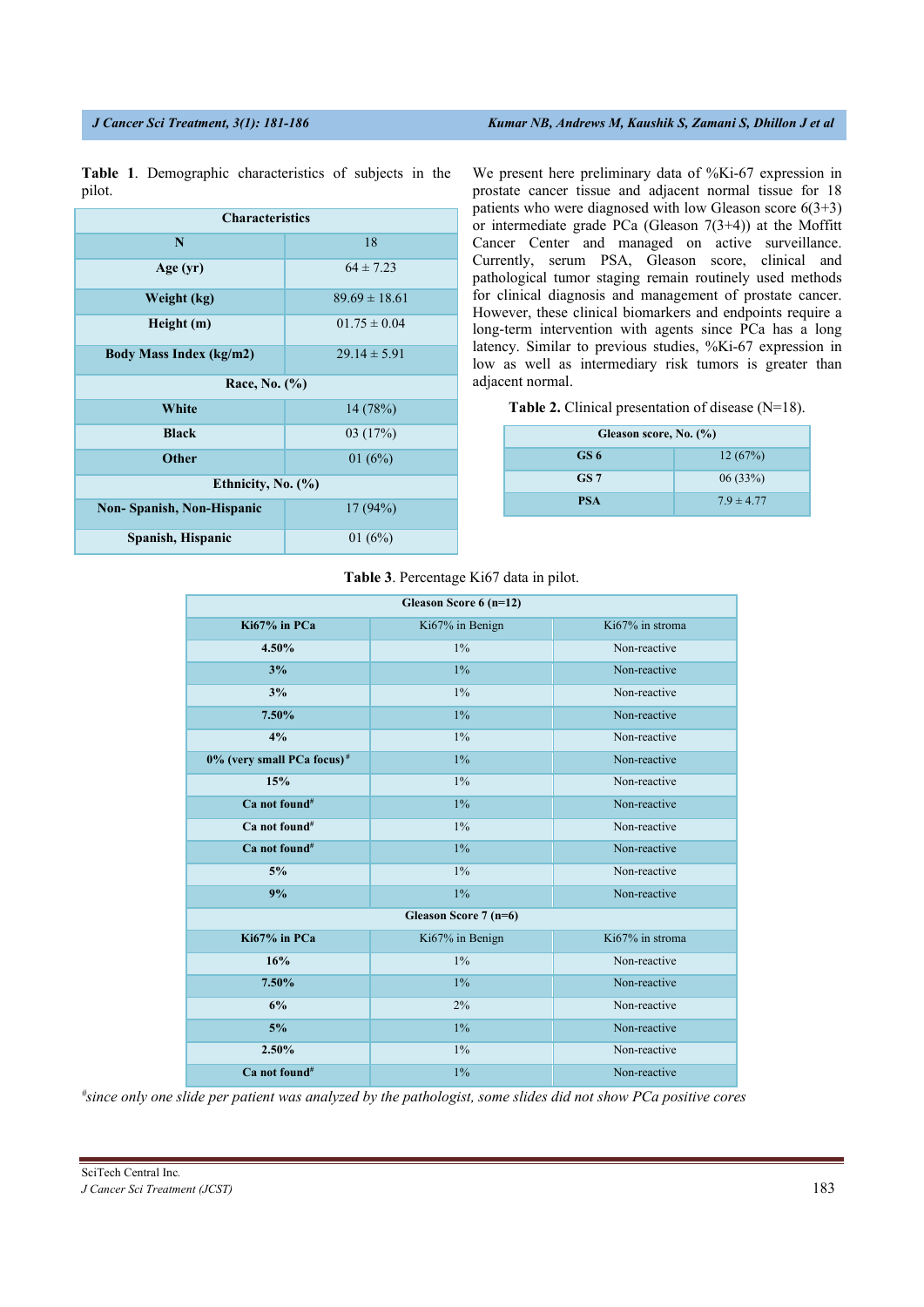Studies in the past have consistently observed an exaggeration of %Ki67 expression in cancer cells compared to minimal to none in adjacent normal cells [25,26,28]. However, to our knowledge our review is one of the few to report these findings in tangible numbers.

Similar to previous studies, we observed an enhanced expression of Ki67 in the malignant tissue corroborating the underlying proliferative activity compared to benign adjacent with a normal cell turnover. In their systematic literature review, Carneiro et al [21] documented studies investigating role of Ki67 expression on tissue samples obtained from prostatectomy, biopsy and transurethral resection specimens. Their review demonstrated an association between elevated Ki67 and aggressiveness (p=0.037) as well as shorter tumor-specific survival  $(p=0.0007)$ . Similar results were reported in a systematic review by [29], where they reviewed 21 studies on localized PCa managed on active surveillance or treated radically and found elevated %Ki67 significantly associated with decreased survival outcomes. They also noted in their review that low %Ki-67 expression tumors showed significantly higher odds of disease-free survival at 5 (OR=0.32, CI=0.23-0.44, p<0.00001) and 10 years (OR=0.31, CI=0.20-0.48, p<0.00001) compared to high %Ki67 expression tumors [23]. Reported their findings from the largest cohort of prostate cancer patients treated conservatively (active surveillance) and showed Ki67 (cut off value 5.42%) staining as a significant prognostic factor for cancer-specific (HR=1.09 (1.07-1.10), p<0.001) and overall survival (HR=1.06 (1.05-1.07), p<0.001). %Ki67 expression was reported as a significant prognostic marker for cancerspecific survival in men with intermediate (p=0.049) and high-risk prostate cancer (p=0.001) by their group [23]. In a follow-up study by their group, they [20] evaluated in the same cohort of conservatively managed men utilizing needle biopsy specimen and showed % Ki67 expression (cut off value 10%) as a significant, independent prognostic marker of prostate cancer death both in univariate (HR=3.42 (1.76, 6.62),  $\chi$ 2 (1 df) =9.8, p=0.0002) and multivariate analysis (HR=2.78 (1.42, 5.46),  $\chi$ 2 (1 df) =7.0, p=0.008) [20]. Additionally, in a study conducted by Nagao et al [30], it was found that % Ki67 expression (cut off value=4.1) levels were significantly valuable in distinguishing clinically significant and insignificant prostate cancers as defined by Epstein and PRIAS criteria. They also reported a significant association between elevated %Ki67 expression and increasing PSA levels  $(p<0.05)$  as well with increasing Gleason score (p<0.01) [30]. Their findings corroborated with another study [27], where they had prospectively analyzed needle and radical prostatectomy for a cohort of 279 patients, and reported a significant association between elevated levels of %Ki67 (cut off=10%) expression and advancing tumor stage (p=0.036), lymph node involvement ( $p<0.001$ ), seminal vesicle infiltration ( $p<0.001$ ) and large tumor diameter ( $p=0.039$ ). They reported a significant

 $(p<0.01)$  prognostic utility of %Ki67 expression in low grade prostate cancers (Gleason score <7), and prostate cancers with only one tissue core positive  $(p<0.01)$  [27].

Ki67 labeling index is thus an independent predictor of highgrade disease in prostate and other cancers and has been consistently identified as an independent prognostic factor in prostate cancer, including in localized disease. In addition to the clinical parameters such as serum PSA, volume of tumor and Gleason score, the evaluation of the effectiveness of treatment effectiveness for PCa based on the change in the intermediate biomarkers of proliferation (% Ki-67 expression) in malignant and adjacent normal cells is thus well justified. However, despite an overwhelming evidence supporting the prognostic utility of Ki67 expression in predicting the course of PCa, there remains a lack of clinical adoption of the same [10,28]. This lack in translation has largely been attributed to incongruity on cut-off values [10,31], especially in low to intermediate grade PCa. As our study population solely comprised of men with low to intermediate grade PCa, the majority (n=16) in our study population showed %Ki67 expression <10%. The two cases with %Ki67 expression >10% also showed an extensive individual core involvement (>50%), similar to findings reported in the literature, where higher %Ki67 expression is reported in more aggressive disease. Additionally, we observed Ki67 expression at 2% in benign and 6% in malignant tissue despite a low-grade Gleason score (GS 6). However, the percentage involvement of individual cores for this case remained high (>50%) similar to the cases with intermediate risk. These observations establish the need to continue to further identify and validate non-clinical prognostic factors in addition to clinical markers for PCa in well powered studies.

The major limitation to our study is that it was a pilot study with a small sample size. Thus, these results need further validation in well powered studies. Second, our study utilized a random single slide from 12 core biopsies for each of these subjects which may have contributed to some underrepresentation of %Ki67 expression, based on the sampling. However, we have compared our findings to what is reported in the literature and set a foundation for further investigation and validation of this biomarker in both the cancer tissue as well as the adjacent normal.

### **CONCLUSION**

We report here early findings of % Ki67 expression in cores positive for PCa in addition to adjacent normal tissue in men diagnosed with low or intermediate grade PCa. Although the study was a pilot trial and not well powered, the data demonstrates congruence to previous data in the literature. Additionally, our data underscores the need to continue to examine Ki-67 expression in cancer and adjacent normal tissue or in the tumor microenvironment, relevant in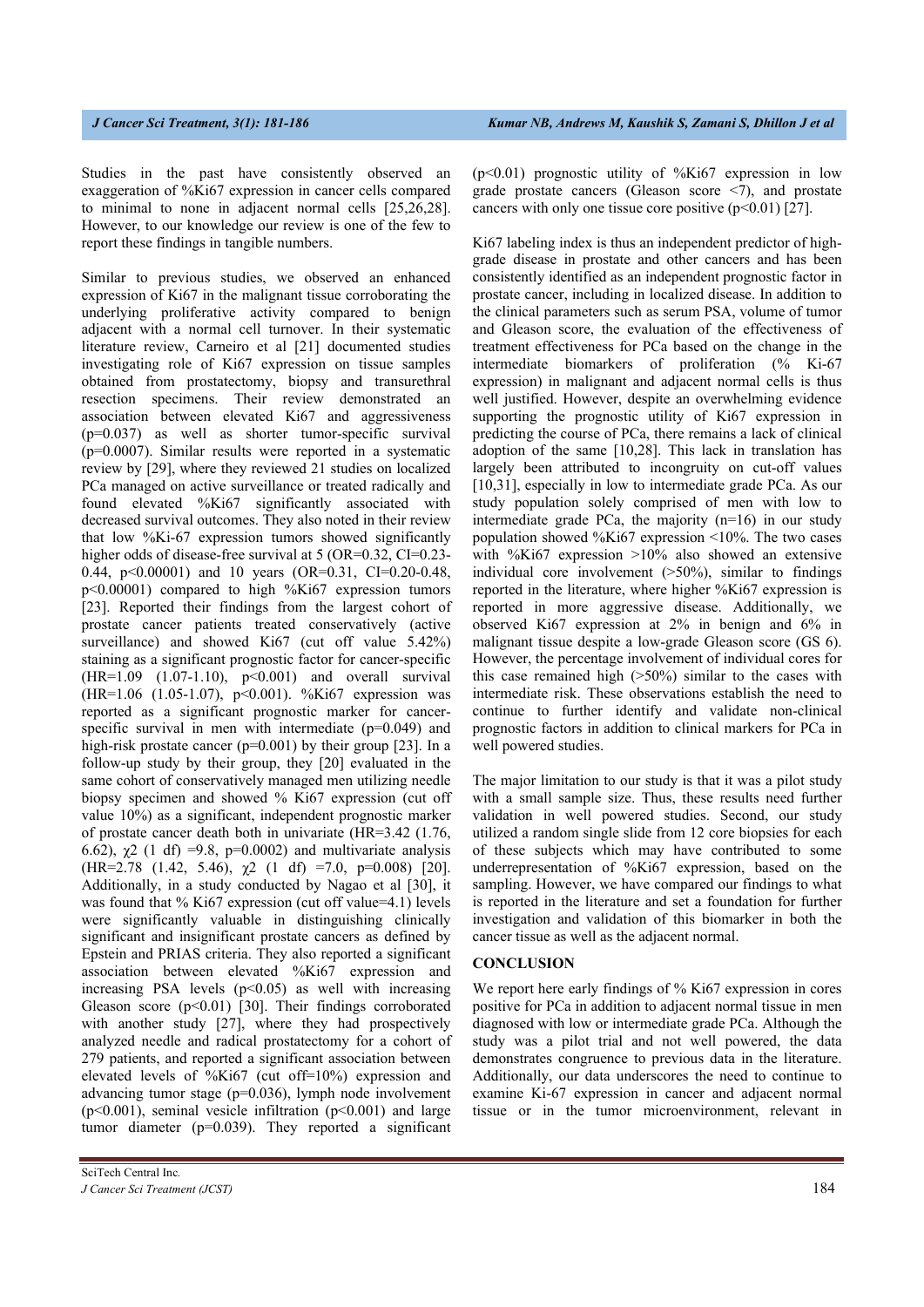evaluating efficacy of agents in chemoprevention and treatment.

# **ACKNOWLEDGMENT**

The authors thank Alyse Johnson for her assistance with this manuscript.

# **FUNDING**

The study was funded by the National Cancer Institute R01CA235032-02.

# **CONFLICT OF INTERESTS**

The author(s) declared no conflict of interests.

# **REFERENCES**

- 1. Key Statistics for Prostate cancer (2019) Available online at : http://www.cancer.org/Cancer/ProstateCancer/Deta iledGuide/prostate-cancer-key-statistics
- 2. Bruinsma SM, Bangma CH, Carroll PR, Leapman MS, Rannikko A, et al. (2016) Active surveillance for prostate cancer : A narrative review of clinical guidelines. Nat Rev Urol 13 : 151-167.
- 3. Stanley IP, Dahabreh IJ, Chung M, Winifred WY, Balk EM, et al. (2011) An evidence review of active surveillance in men with localized prostate cancer. Evid Rep Technol Assess 204 : 1-341.
- 4. Klotz L (2005) Active surveillance for prostate cancer : For whom? J Clin Oncol 23 : 8165-8169.
- 5. Thompson I, Thrasher JB, Aus G, Burnett AL, Canby-Hagino ED, et al. (2007) Guideline for the management of clinically localized prostate cancer : 2007 updates. J Urol 177 : 2106-2131.
- 6. Dall'Era MA, Cooperberg MR, Chan JM, Davies BJ, Albertsen PC, et al. (2008) Active surveillance for early-stage prostate cancer : Review of the current literature. Cancer 112 :1650-1659.
- 7. Harnden P, Naylor B, Shelley MD, Clements H, Coles B, et al. (2008) The clinical management of patients with a small volume of prostatic cancer on biopsy: What are the risks of progression? A systematic review and meta-analysis. Cancer 112 : 971-981.
- 8. Klotz L (2007) Active surveillance for favorable risk prostate cancer : rationale, risks, and results. Urol Oncol 25 : 505-509.
- 9. Loeb S, Roehl KA, Thaxton CS, Catalona WJ (2008) Combined prostate-specific antigen density and biopsy features to predict "clinically insignificant" prostate cancer. Urology 72 : 143- 147.
- 10. Kristiansen G (2012) Diagnostic and prognostic molecular biomarkers for prostate cancer. Histopathology 60 : 125-141.
- 11. Harlan SR, Cooperberg MR, Elkin E, Lubeck DP, Meng MV, et al. (2003) Time trends and characteristics of men choosing watchful waiting for initial treatment of localized prostate cancer : Results from CaPSURE. J Urol 170 : 1804-1807.
- 12. Albertsen PC, Hanley JA, Gleason DF, Barry MJ (1998) Competing risk analysis of men aged 55 to 74 years at diagnosis managed conservatively for clinically localized prostate cancer. JAMA 280 : 975-980.
- 13. Lein M, Stibane I, Mansour R, Hege C, Roigas J, et al. (2006) Complications, urinary continence and oncologic outcome of 1000 laparoscopic transperitoneal radical prostatectomies-experience at the Charité Hospital Berlin, Campus Mitte. Eur Urol 50 :1278-1282.
- 14. Klotz L, Zhang L, Lam A, Nam R, Mamedov A, et al. (2010) Clinical results of long-term follow-up of a large, active surveillance cohort with localized prostate cancer. J Clin Oncol 28 : 126-131.
- 15. Klotz L (2015) Active surveillance for low-risk prostate cancer. Curr Urol Rep 16 : 24.
- 16. Hamdy FC, Donovan JL, Neal DE (2017) 10-Year Outcomes in Localized Prostate Cancer. N Engl J Med 376 : 180.
- 17. Cooperberg MR, Carroll PR (2015) Trends in management for patients with localized prostate cancer, 1990-2013. JAMA 314 : 80-82.
- 18. Orom H, Underwood W, Biddle C (2017) Emotional distress increases the likelihood of undergoing surgery among men with localized prostate cancer. J Urol 197 : 350-355.
- 19. Chodak GW, Thisted RA, Gerber GS, Johansson JE, Adolfsson J, et al. (1994) Results of conservative management of clinically localized prostate cancer. N Engl J Med 330 : 242-248.
- 20. Fisher G, Yang ZH, Kudahetti S, Møller H, Scardino P, et al. (2013) Prognostic value of Ki-67 for prostate cancer death in a conservatively managed cohort. Br J Cancer 108 : 271-277.
- 21. Carneiro A, Barbosa ÁRG, Takemura LS, Kayano PP, Moran NKS, et al. (2018) The role of immunohistochemical analysis as a tool for the diagnosis, prognostic evaluation and treatment of prostate cancer : A systematic review of the literature. Front Oncol 8 : 377.